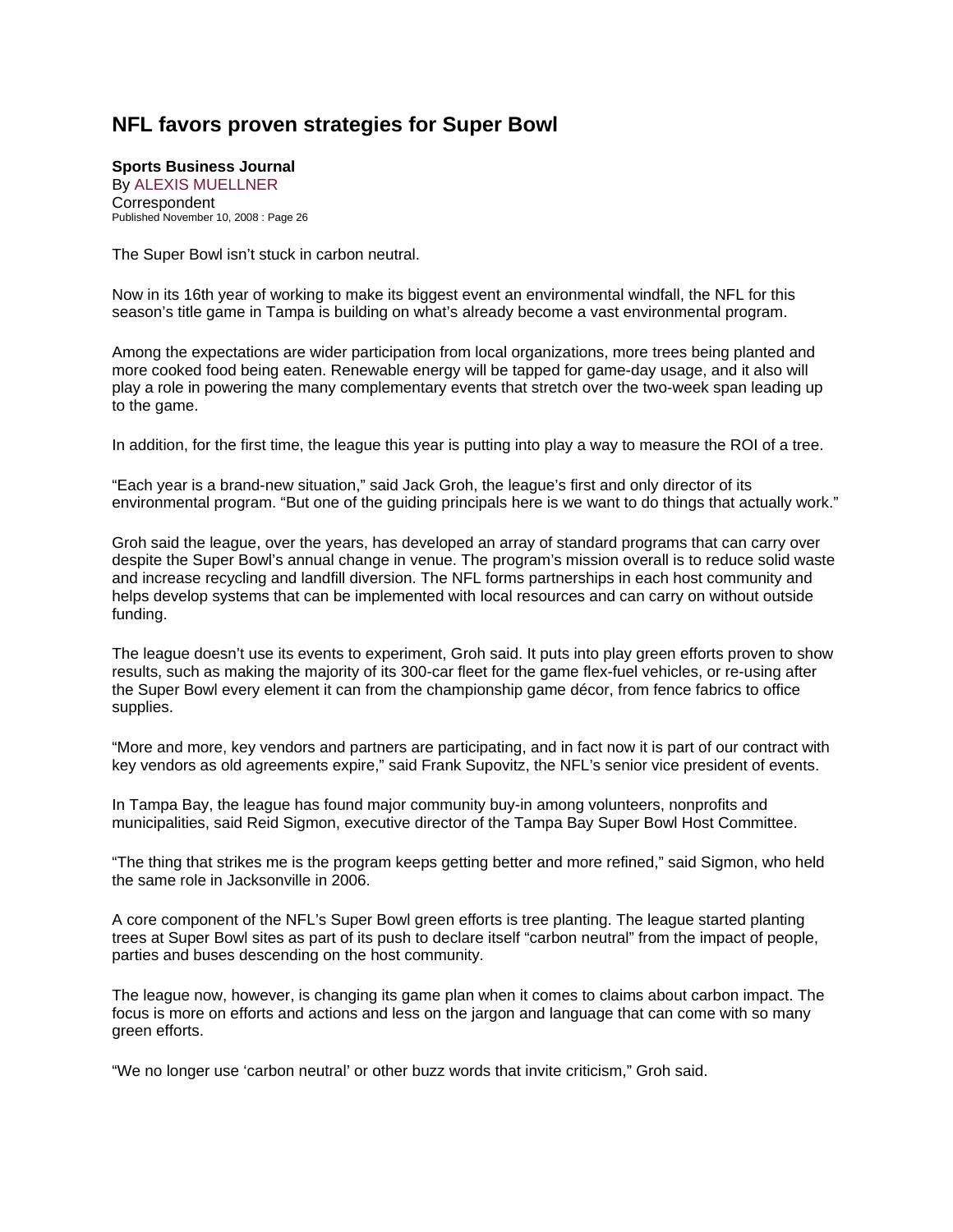Instead of shooting for a goal that may or may not be attainable, Groh said, the league is taking all practical, productive and reasonable steps it can to make a lasting environmental impact. According to Sigmon, that means measurement is a prominent theme this year. The league wants to make sure its efforts are scientifically valid and supportable.

Said Supovitz, "That's our first priority. When we say we do something, we have it to back it up."

To that end, for the first time at a Super Bowl, the U.S. Forest Service is implementing in Tampa a public domain software monitoring system called i-Tree that it developed with Kent, Ohio-based Davey Tree Expert Co. The software, its components 10 years in the making, is expected to do a far more accurate job of monitoring the carbon impact of the tree-planting efforts than current systems offer. That technology, in turn, will help forestry officials safeguard the trees' future.

The program describes tree management needs and quantifies the value of annual environmental and aesthetic benefits such as energy conservation, air quality improvement, CO2 reduction, storm water control and property value increases.

The software can actually measure the quantities of the tree's attributes. The hope is that it will reveal in much more detail how much carbon has actually been locked up, Groh said.



JAY DROWNS / SPORTING NEWS

**NFL environmental director Jack Groh un-trashed Glendale, Ariz., after the Super Bowl this year.** 

"That way, in three years, sponsors can say, 'By the way, those trees locked up x-hundreds of tons of carbon,'" Groh said.

"[The] Super Bowl provides a considerable amount of leverage and visibility for tree-planting efforts," said Charles Marcus, urban forestry coordinator for the Florida Division of Forestry. "The NFL is such a recognized commodity that if we have their help to promote the concepts we are trying, it adds considerable weight."

Another focal point of the league's Super Bowl efforts is a food donation and recovery program, diverting food that is cooked but never makes it to the table. The league has worked with America's Second Harvest on such efforts. Last year, in Arizona, the league recovered 70,000 meals. Groh said he thinks that volume can be topped in 2009.